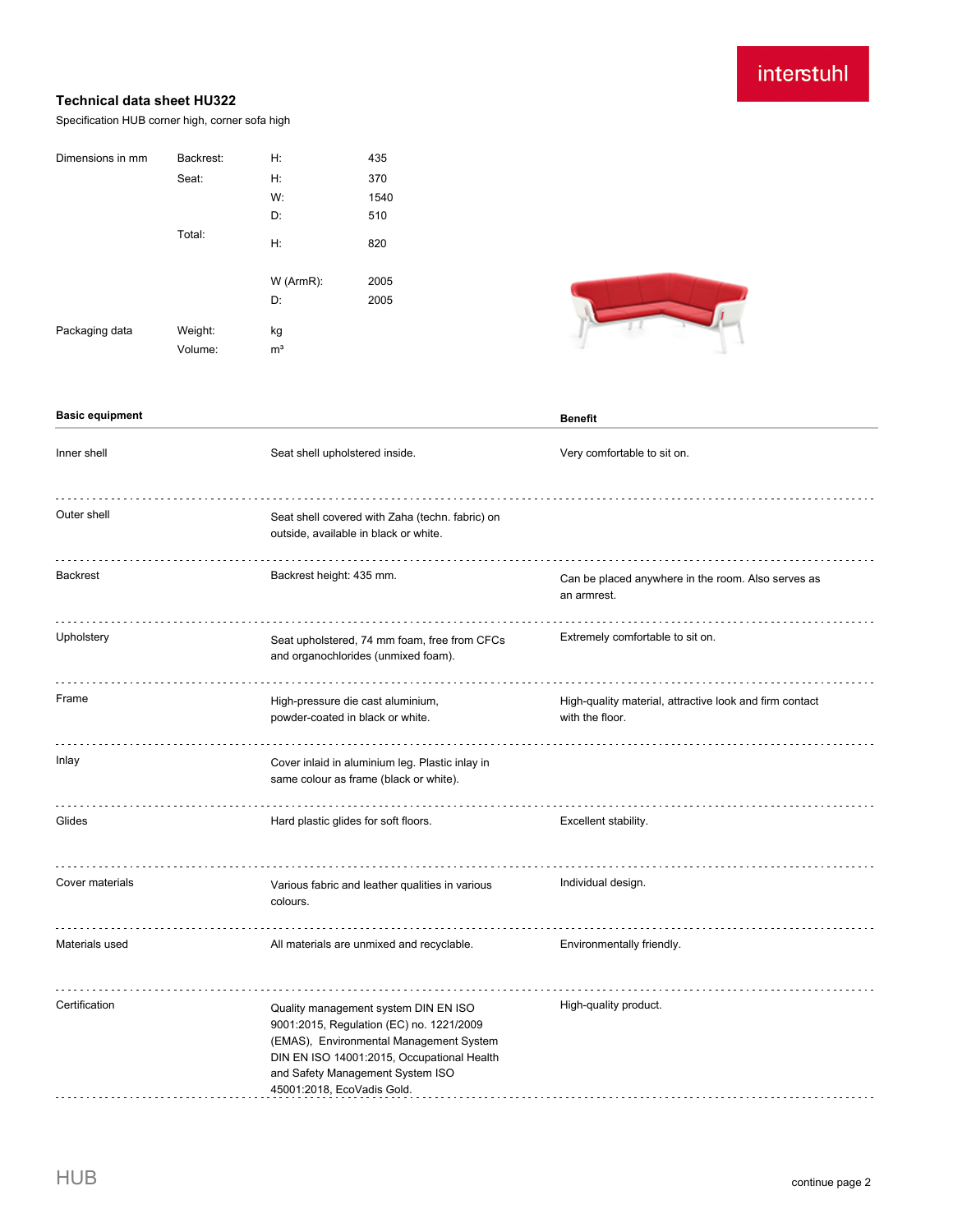## interstuhl

### **Technical data sheet HU322**

Specification HUB corner high, corner sofa high

| Dimensions in mm     | Backrest: | H:                   | 435                                       |                                                     |
|----------------------|-----------|----------------------|-------------------------------------------|-----------------------------------------------------|
|                      | Seat:     | Н:                   | 370                                       |                                                     |
|                      |           | W:                   | 1540                                      |                                                     |
|                      |           | D:                   | 510                                       |                                                     |
|                      | Total:    | H:                   | 820                                       |                                                     |
|                      |           | W (ArmR):            | 2005                                      |                                                     |
|                      |           | D:                   | 2005                                      |                                                     |
| Packaging data       | Weight:   | kg                   |                                           |                                                     |
|                      | Volume:   | m <sup>3</sup>       |                                           |                                                     |
|                      |           |                      |                                           |                                                     |
| Standards            |           |                      | GS-symbol for tested safety. Tested for   | High level of safety.                               |
|                      |           |                      | absence of harmful substances.            |                                                     |
| Warranty and returns |           |                      | 10 year warranty according to our current | Quality guaranteed to last for entire product life. |
|                      |           | warranty conditions. |                                           |                                                     |
|                      |           |                      |                                           |                                                     |
|                      | .         |                      |                                           |                                                     |

Disassembly instructions are available upon request for any interstuhl product